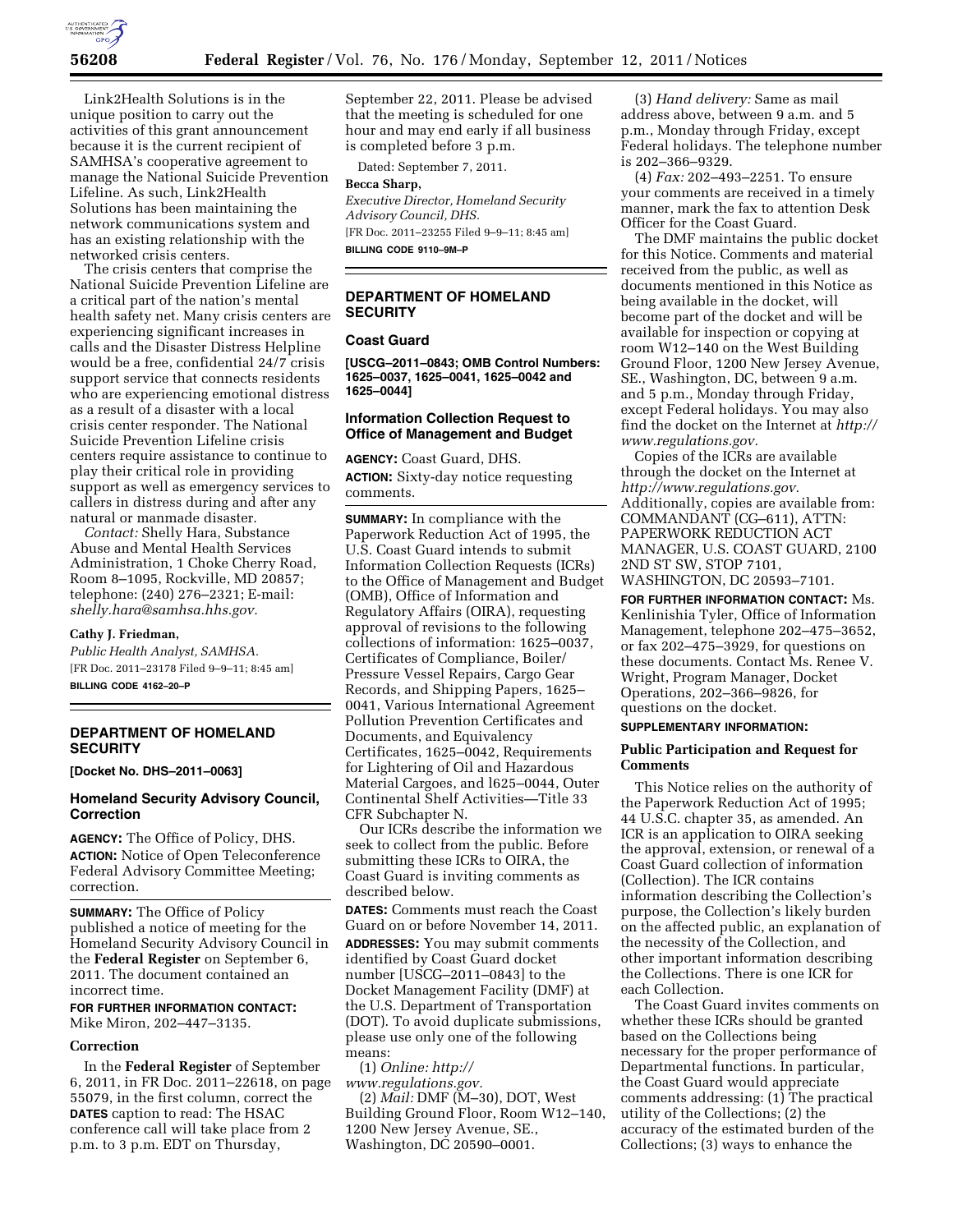quality, utility, and clarity of information subject to the Collections; and (4) ways to minimize the burden of the Collections on respondents, including the use of automated collection techniques or other forms of information technology. In response to your comments, we may revise these ICRs or decide not to seek approval for the Collections. We will consider all comments and material received during the comment period.

We encourage you to respond to this request by submitting comments and related materials. Comments must contain the OMB Control Number of the ICR and the docket number of this request, [USCG–2011–0843], and must be received by November 14, 2011. We will post all comments received, without change, to *[http://](http://www.regulations.gov)  [www.regulations.gov.](http://www.regulations.gov)* They will include any personal information you provide. We have an agreement with DOT to use their DMF. Please see the ''Privacy Act'' paragraph below.

#### **Submitting Comments**

If you submit a comment, please include the docket number [USCG– 2011–0843], indicate the specific section of the document to which each comment applies, providing a reason for each comment. You may submit your comments and material online (*via <http://www.regulations.gov>*), by fax, mail, or hand delivery, but please use only one of these means. If you submit a comment online via *[http://](http://www.regulations.gov) [www.regulations.gov](http://www.regulations.gov)*, it will be considered received by the Coast Guard when you successfully transmit the comment. If you fax, hand deliver, or mail your comment, it will be considered as having been received by the Coast Guard when it is received at the DMF. We recommend you include your name, mailing address, an e-mail address, or other contact information in the body of your document so that we can contact you if we have questions regarding your submission.

You may submit your comments and material by electronic means, mail, fax, or delivery to the DMF at the address under **ADDRESSES**; but please submit them by only one means. To submit your comment online, go to *[http://](http://www.regulations.gov)  [www.regulations.gov](http://www.regulations.gov)*, and type ''USCG– 2011–0843'' in the ''Keyword'' box. If you submit your comments by mail or hand delivery, submit them in an unbound format, no larger than  $8\frac{1}{2}$ ; by 11 inches, suitable for copying and electronic filing. If you submit comments by mail and would like to know that they reached the Facility, please enclose a stamped, self-addressed postcard or envelope. We will consider

all comments and material received during the comment period and will address them accordingly.

*Viewing comments and documents:*  To view comments, as well as documents mentioned in this Notice as being available in the docket, go to *<http://www.regulations.gov>*, click on the ''read comments'' box, which will then become highlighted in blue. In the ''Keyword'' box insert ''USCG–2011– 0843'' and click ''Search.'' Click the ''Open Docket Folder'' in the ''Actions'' column. You may also visit the DMF in Room W12–140 on the ground floor of the DOT West Building, 1200 New Jersey Avenue SE., Washington, DC 20590, between 9 a.m. and 5 p.m., Monday through Friday, except Federal holidays.

### **Privacy Act**

Anyone can search the electronic form of comments received in dockets by the name of the individual submitting the comment (or signing the comment, if submitted on behalf of an association, business, labor union, etc.). You may review a Privacy Act statement regarding Coast Guard public dockets in the January 17, 2008, issue of the **Federal Register** (73 FR 3316).

#### **Information Collection Requests**

1. *Title:* Certificates of Compliance, Boiler/Pressure Vessel Repairs, Cargo Gear Records, and Shipping Papers.

*OMB Control Number:* 1625–0037.

*Summary:* This information is needed to enable the Coast Guard to fulfill its responsibilities for maritime safety under Title 46, U.S. Code. It is solely for this purpose. The affected public includes some owners or operators of large merchant vessels and all foreignflag tankers calling at U.S. ports.

*Need:* Title 46 U.S. Code 3301, 3305, 3306, 3702, 3703, 3711, and 3714 authorizes the Coast Guard to establish marine safety regulations to protect life, property, and the environment. These regulations are prescribed in Title 46 Code of Federal Regulations.

*Forms:* CG–3585.

*Respondents:* Owners and operators of vessels.

*Frequency:* On occasion. *Burden Estimate:* The estimated

burden has decreased from 17,294 hours to 14,725 hours a year.

2. *Title:* Various International Agreement Pollution Prevention Certificates and Documents, and Equivalency Certificates.

*OMB Control Number:* 1625–0041. *Summary:* Required by the adoption of the International Convention for the Prevention of Pollution from Ships (MARPOL 73/78) and other

international treaties, these certificates and documents are evidence of compliance for U.S. vessels on international voyages. Without the proper certificates or documents, a U.S. vessel could be detained in a foreign port.

*Need:* Compliance with treaty requirements aids in the prevention of pollution from ships.

*Forms:* CG–5352, CG–5352A, CG– 5352B, CG–6047, CG–6047A, CG–6056, CG–6056A, CG–6056B, CG–6056C and CG–6057.

*Respondents:* Owners, operators, or masters of vessels.

*Frequency:* On occasion.

*Burden Estimate:* The estimated burden has increased from 2,067 hours to 2,738 hours a year.

3. *Title:* Requirements for Lightering of Oil and Hazardous Material Cargoes.

*OMB Control Number:* 1625–0042. *Summary:* The information for this

report allows the U.S. Coast Guard to provide timely response to an emergency and minimize the environmental damage from an oil or hazardous material spill. The information also allows the Coast Guard to control the location and procedures for lightering activities.

*Need:* Section 3715 of Title 46 U.S.C. authorizes the Coast Guard to establish lightering regulations. Title 33 CFR 156.200 to 156.330 prescribes the Coast Guard regulations for lightering, including pre-arrival notice, reporting of incidents and operating conditions.

*Forms:* None.

*Respondents:* Owners, masters and agents of lightering vessels.

*Frequency:* On occasion.

*Burden Estimate:* The estimated burden has increased from 215 hours to 217 hours a year.

4. *Title:* Outer Continental Shelf Activities–Title 33 CFR Subchapter N. *OMB Control Number:* 1625–0044.

*Summary:* The Outer Continental Shelf Lands Act, as amended, authorizes the Coast Guard to promulgate and enforce regulations promoting the safety of life and property on OCS facilities. These regulations are located in 33 CFR chapter I subchapter N.

*Need:* The information is needed to ensure compliance with the safety regulations related to OCS activities. The regulations contain reporting and recordkeeping requirements for annual inspections of fixed OCS facilities, employee citizenship records, station bills, and emergency evacuation plans.

*Forms:* CG–5432.

*Respondents:* Operators of facilities and vessels engaged in activities on the OCS.

*Frequency:* On occasion.